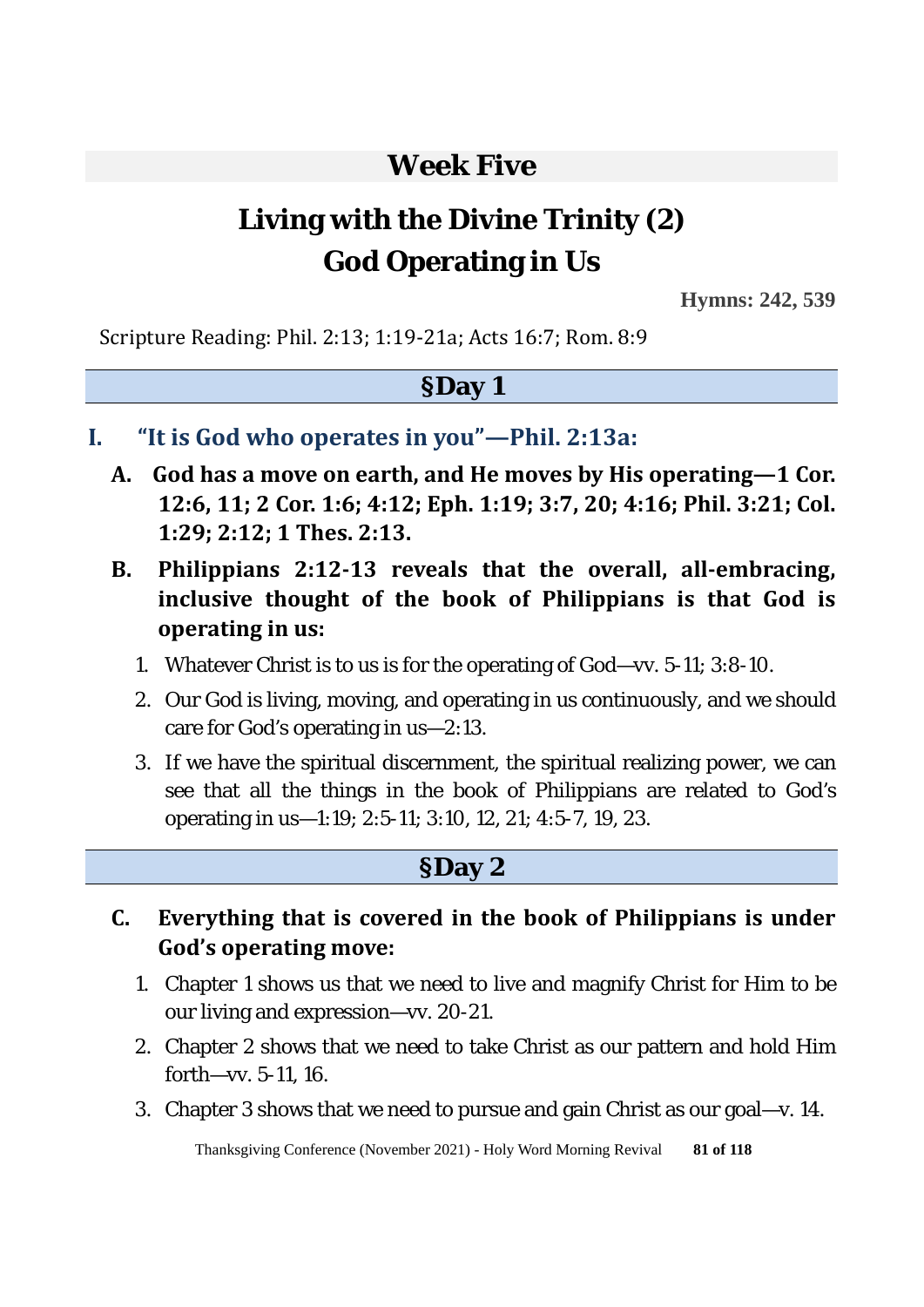4. Chapter 4 shows that Christ is our secret—vv. 12-13.

#### **D. God is operating in us "both the willing and the working for His good pleasure"—2:13b:**

- 1. The God who operates in us is the Triune God—the Father, the Son, and the Spirit—Matt. 28:19; 2 Cor. 13:14.
- 2. The willing is within; the working is without—Phil. 2:13:
	- a. The willing takes place in our will, indicating that God's operation begins from our spirit and spreads into our mind, emotion, and will—Rom. 8:4, 6.
	- b. The Greek word for working, or acting, in Philippians 2:13 is the same word for operates in this verse.
- 3. In verse 13 "His good pleasure"—the good pleasure of His will—is that we may reach the climax of His supreme salvation—Eph. 1:5; Phil. 1:19; 2:12.
- **E. We need to see that God's operating in us is a miraculous normality; it is altogether normal yet altogether miraculous—v. 13; 4:6-7:** 
	- 1. God is operating within us miraculously yet normally and quietly—v. 7.
	- 2. God's operating in us is not outwardly spectacular, but in a spiritual sense it is a great matter—Eph. 1:19; 3:17.

#### **§Day 3**

- **II. God's operating in us is with "the bountiful supply of the Spirit of Jesus Christ"—Phil. 1:19:**
	- **A. The Spirit of Jesus is a particular expression concerning the Spirit of God and refers to the Spirit of the incarnated Savior who, as Jesus in His humanity, passed through human living and death on the cross—Acts 16:7; Luke 1:31, 35; Matt. 1:21:** 
		- 1. In the Spirit of Jesus there is not only the divine element of God but also the human element of Jesus and the elements of His human living and His suffering of death as well—Phil. 2:5-8.
		- 2. The Spirit of Jesus is not only the Spirit of God with divinity so that we may live the divine life but also the Spirit of the man Jesus with humanity in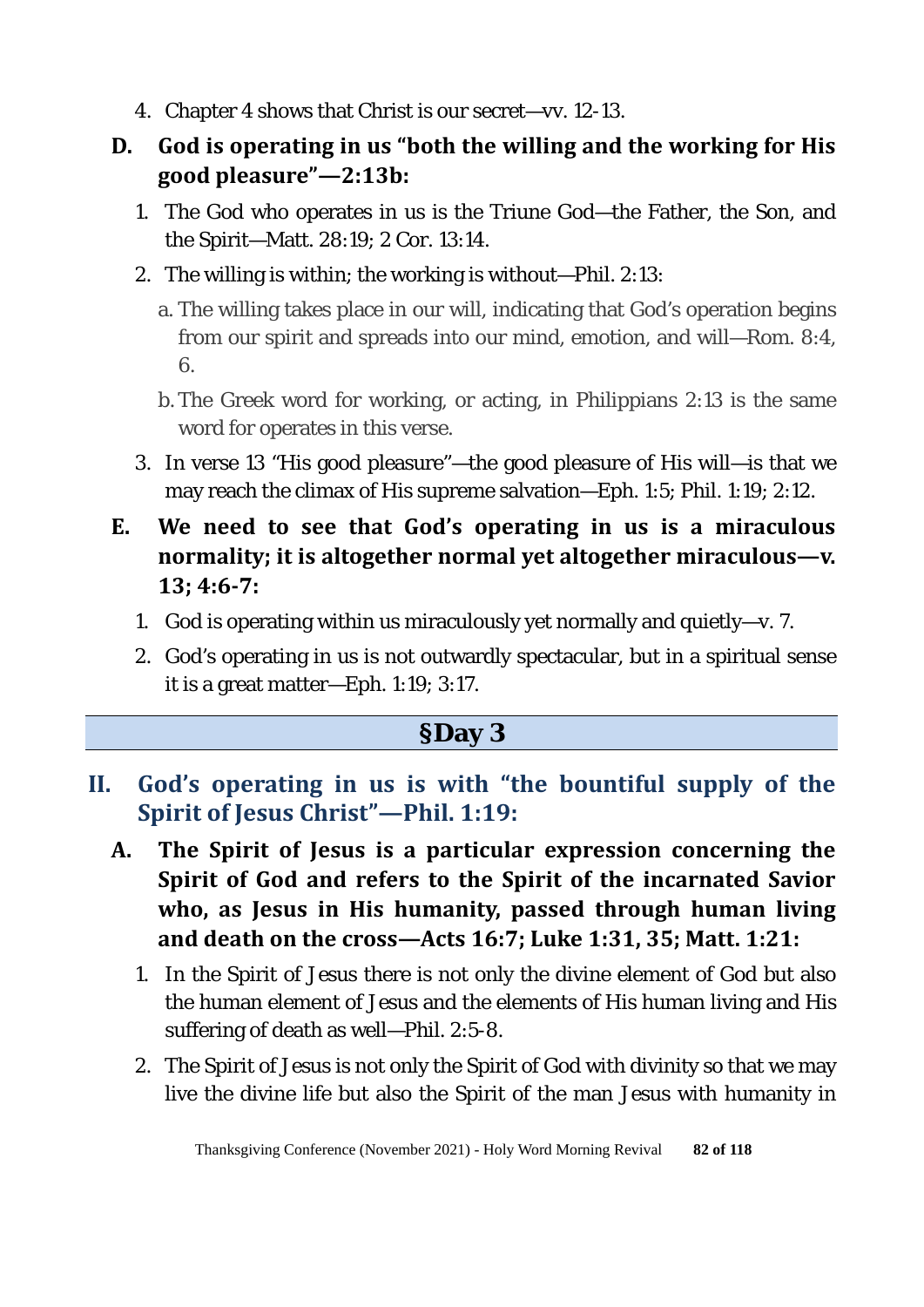Him so that we may live a proper human life and endure its sufferings—v. 15.

3. In his suffering Paul needed the Spirit of Jesus because in the Spirit of Jesus is the suffering element and the suffering strength to withstand persecution—Col. 1:24; Acts 9:15-16; 16:7.

| $$$ Day 4                                                                                                                                                                                                                                                    |
|--------------------------------------------------------------------------------------------------------------------------------------------------------------------------------------------------------------------------------------------------------------|
| The Spirit of Christ refers to the Spirit of Christ in<br>В.<br>resurrection-Rom. 8:9:                                                                                                                                                                       |
| 1. Through the process of incarnation, crucifixion, and resurrection, the Spirit<br>of God has become the Spirit of Christ-v. 9.                                                                                                                             |
| 2. The Spirit of Christ is actually Christ Himself dwelling in our spirit to<br>impart Himself, the embodiment of the processed Triune God, into us as<br>resurrection life and power to deal with death in our nature-vv. 2, 9.                             |
| 3. By the Spirit of Christ we can partake of the power of His resurrection life,<br>identified with Him in the transcendency of His ascension and in the<br>authority of His enthronement-Phil. 3:10; Eph. 1:20-21; 2:6; John 11:25;<br>Acts 2:22-24, 31-36. |
| $$$ Day 5                                                                                                                                                                                                                                                    |
| The Spirit of Jesus Christ refers to the Spirit of the suffering<br>C.<br>Jesus and the resurrected Christ-Phil. 1:19:                                                                                                                                       |

- 1. Because the Spirit of Jesus has particular reference to the Lord's suffering, and the Spirit of Christ to His resurrection, the Spirit of Jesus Christ is related to both His suffering and His resurrection; the Spirit of Jesus Christ is the Spirit of the Jesus who lived a life of suffering on earth and of the Christ who is now in resurrection—Acts 16:7; Rom. 8:9; Phil. 1:19.
- 2. The Spirit of Jesus Christ is the Spirit of God becoming "the Spirit" mentioned in John 7:39—the Spirit of Jesus Christ through Christ's incarnation, crucifixion, and resurrection, that Spirit with both the divine element and the human element, with all the essence and reality of the incarnation, crucifixion, and resurrection of Christ.

### **§Day 6**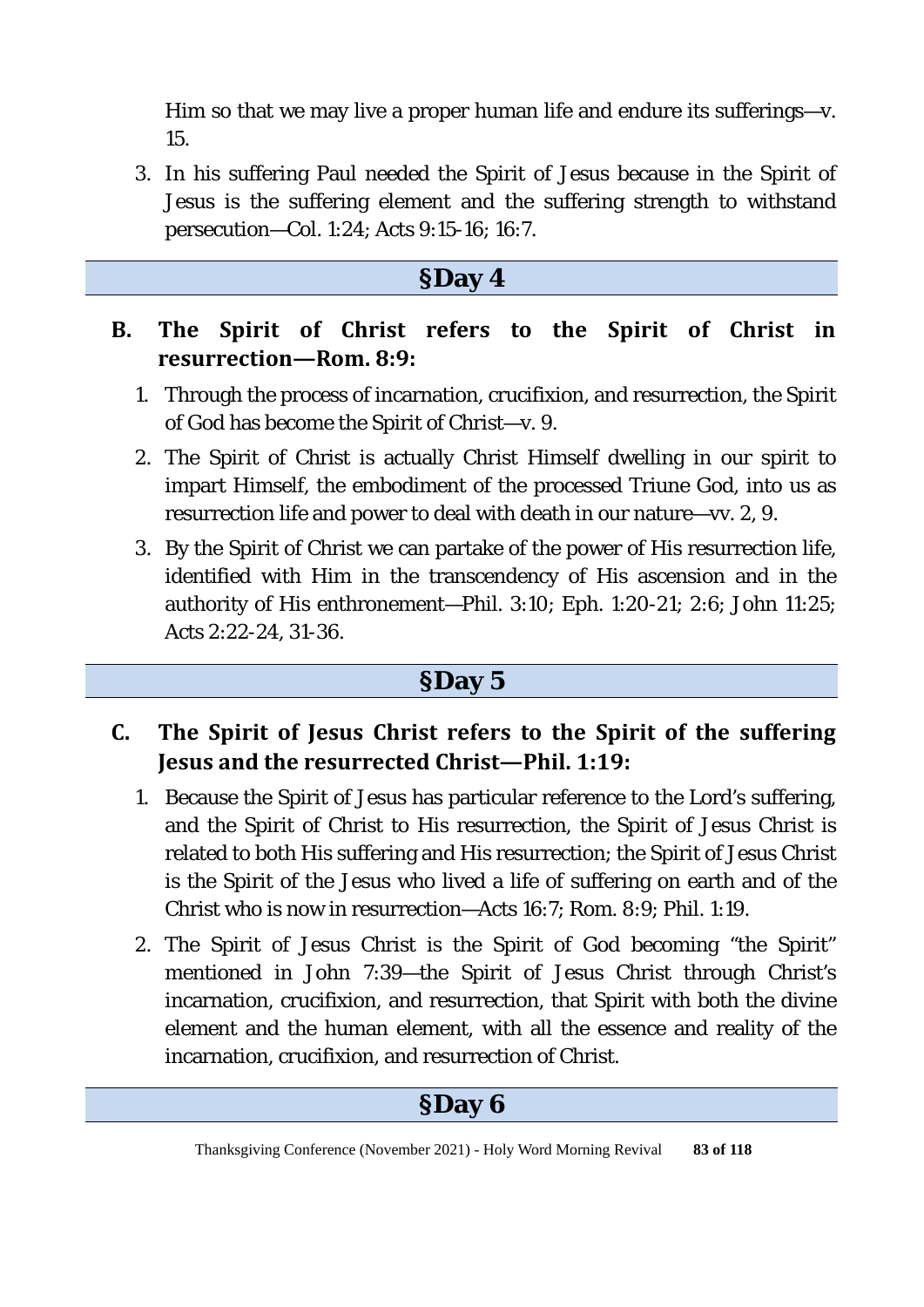- **D. Bountiful supply is a specific and rich word used by the apostle to indicate the bountiful, rich supply of the Spirit of Jesus Christ—Phil. 1:19:** 
	- 1. We need to see that the bountiful supply of the Spirit of Jesus Christ includes divinity, the divine person with the divine life and nature; an uplifted humanity, a humanity with a proper life, living, nature, and person; the Lord's wonderful, all-inclusive death on the cross; and Christ's resurrection and ascension—John 1:1, 14, 29; Gal. 2:20; Luke 24:5-6, 50-51.
	- 2. By the bountiful supply of the Spirit of Jesus Christ, we, like Paul, can live Christ and magnify Him—Phil. 1:19-21a:
		- a. This bountiful supply of the all-inclusive Spirit of Jesus Christ is for us to magnify Jesus Christ by living Him; we live Him so that He may be magnified in any circumstances—vv. 20-21; 4:11-13.
		- b.In the Spirit of Jesus Christ there is the all-inclusive bountiful supply that enables us to meet any kind of environment and thus experience Christ, enjoy Christ, live Christ, and magnify Christ—1:19-21a; 4:11.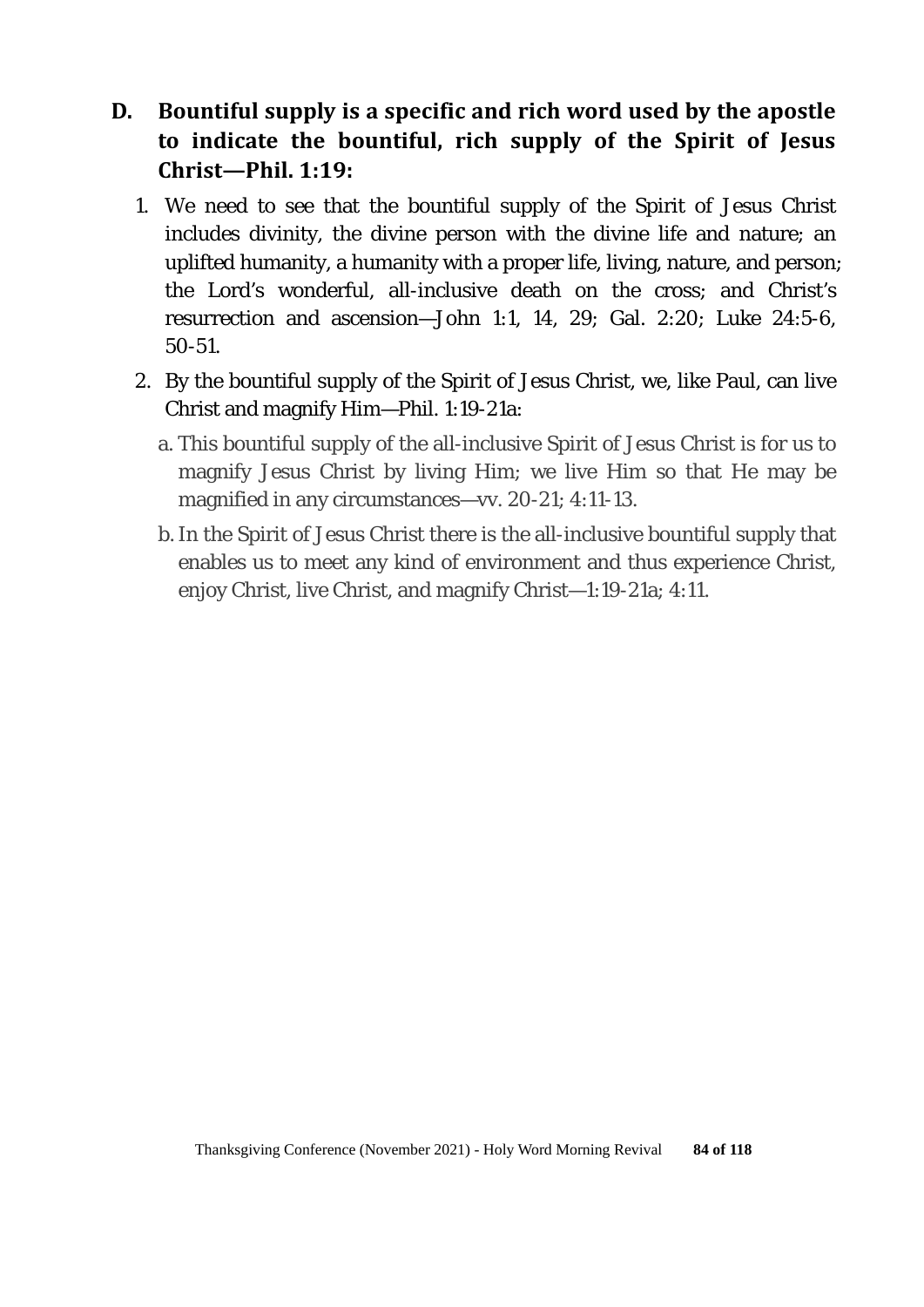#### **Morning Nourishment**

Phil. 2:12-13 So then, my beloved, even as you have always obeyed, not as in my presence only but now much rather in my absence, work out your own salvation with fear and trembling; for it is God who operates in you both the willing and the working for His good pleasure.

Everything that is covered in the book of Philippians is under God's operating move. God has a move on this earth, and He moves by His operating. Chapter 2 gives us the overall thought, the all-embracing thought, the all-inclusive thought, of the book of Philippians. This thought is that the moving God is operating in us. Whatever Christ is to us is for the operating of God. We should care for God's operating in us. Our God is living, moving, and operating in you and me continuously. God's operating in us can be compared to our blood circulation or to the circulation of electricity. If the flow of blood within us stops, our life will stop. The circulation of blood is life operating in us. The flow of electricity is the operating of the electricity. If the flow of electricity stops in a building, there will be no light there. (CWWL, 1988, vol. 1, "Living in and with the Divine Trinity," pp. 371-372)

#### **Today's Reading**

Many Christians do not think about God's move in this way. Some in the Pentecostal movement like to shout, cry out, and even jump. They like a big, outward display, but God's inward operating in us does not necessarily have such an outward display. The current of electricity in a building is a very good illustration of God's operating. When we enter into the building, it may seem that nothing is working there because everything is quiet. However, there is an operating going on, and this quiet operating is vigorous. The operating of the electricity in the building enables all the appliances, machines, and devices in the building to move and function. If this electricity is switched off, everything in the building is shut down. The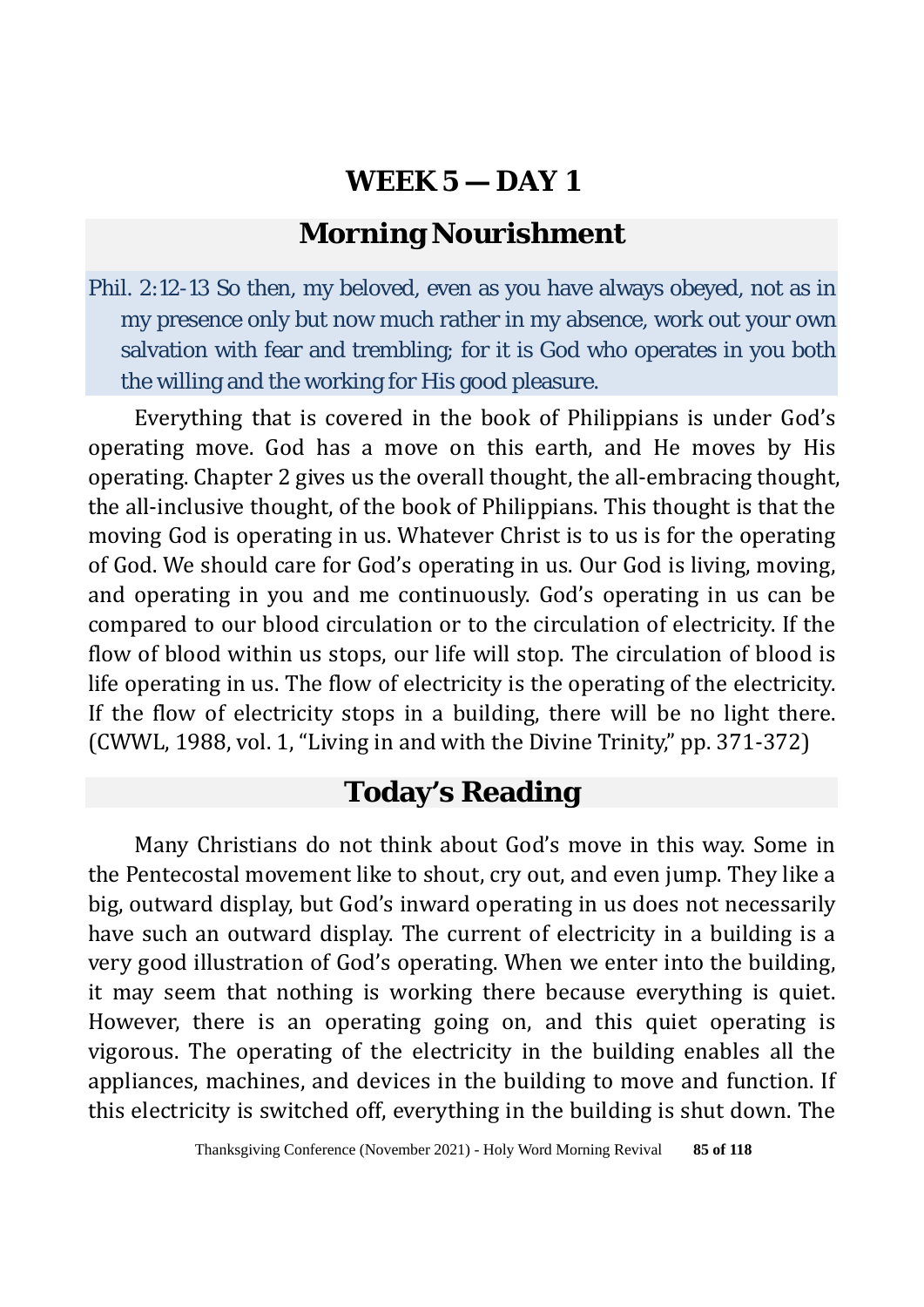more I have experienced God throughout the years, the more I realize that God's move within us is a very quiet, fine operation. He operates in us quietly and finely.

Although we are Christians, it may seem that we have nothing within us. We may wonder at times what the difference is between us and the unbelievers. The truth concerning regeneration and transformation is very high and great. Even though we have been regenerated and are being transformed, we may feel like common persons. Actually, however, God is operating in us. Although a big building is under the operation of electricity, this operation is quiet and calm. We need to see that God's operating in us is a miraculous normality. It is altogether normal yet altogether miraculous.

D. L. Moody said that the greatest miracle in the universe is regeneration. I agree with this. No miracle is greater than regeneration. Regeneration means that we have the divine life in addition to our human life. We have the divine life, but we may not feel that we can see much of the manifestation of this life within us. We may feel that others who are not regenerated are actually better than we are. Even though we are regenerated, we may lose our temper again and again. However, our being better or worse than others is an outward matter. If we are regenerated, we have the inner realization that something is within us. This "something" is the living and moving God who is now operating in us. Whether a person is outwardly bad or good may be according to his natural birth. What matters is not whether we are good or bad according to our natural constitution but the fact that we have received the operating God. God is now operating in us. If we have the spiritual discernment, the spiritual realizing power, we can see that all the things in the book of Philippians related to God's operating in us are great. (CWWL, 1988, vol. 1, "Living in and with the Divine Trinity," pp. 372-373)

Further Reading: CWWL, 1988, vol. 1, "Living in and with the Divine Trinity," ch. 12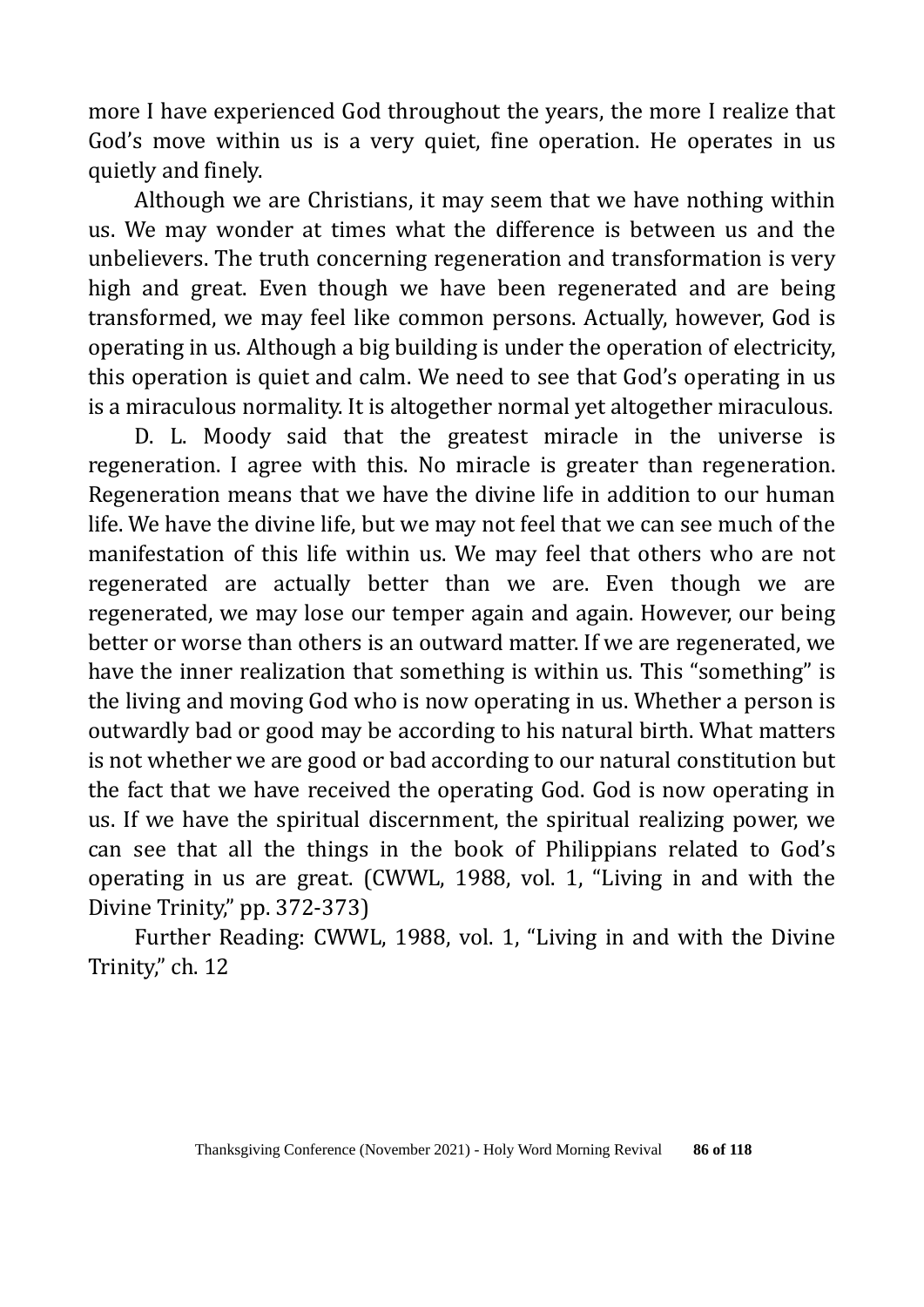#### **Morning Nourishment**

- Phil. 1:20-21 According to my earnest expectation and hope that…even now Christ will be magnified in my body, whether through life or through death. For to me, to live is Christ and to die is gain.
- 4:12 …In everything and in all things I have learned the secret both to be filled and to hunger, both to abound and to lack.

In order to see God's operating in us, it would be helpful for us to have a brief review of the book of Philippians,… a book concerning our experience of Christ. Chapter 1 shows us that we need to live and magnify Christ for Him to be our living and expression. Chapter 2 shows that we need to take Christ as our pattern and hold Him forth. In chapter 3 we see that we need to pursue and gain Christ as our goal. Chapter 4 shows us that we need to have Christ as our secret of sufficiency. In verse 12 of chapter 4 Paul declares that he has learned the secret. He uses a metaphor concerning a person being initiated into a secret society with instruction in its rudimentary principles. Actually, this "secret society" in chapter 4 is the Body of Christ. In conclusion, we can say that in chapter 1 of Philippians Christ is our living and expression; in chapter 2 He is our pattern; in chapter 3 He is our goal; and in chapter 4 He is our secret. All four chapters reveal a certain aspect of Christ for us to experience. (CWWL, 1988, vol. 1, "Living in and with the Divine Trinity," p. 371)

### **Today's Reading**

Paul says that he magnified Christ. To magnify is to show or declare great (without limitation), to exalt, and to extol. Paul speaks of the bountiful supply of the Spirit of Jesus Christ, and he says that for him to live is Christ. At the end of Philippians Paul says, "All the saints greet you, and especially those of Caesar's household" (4:22). Caesar's household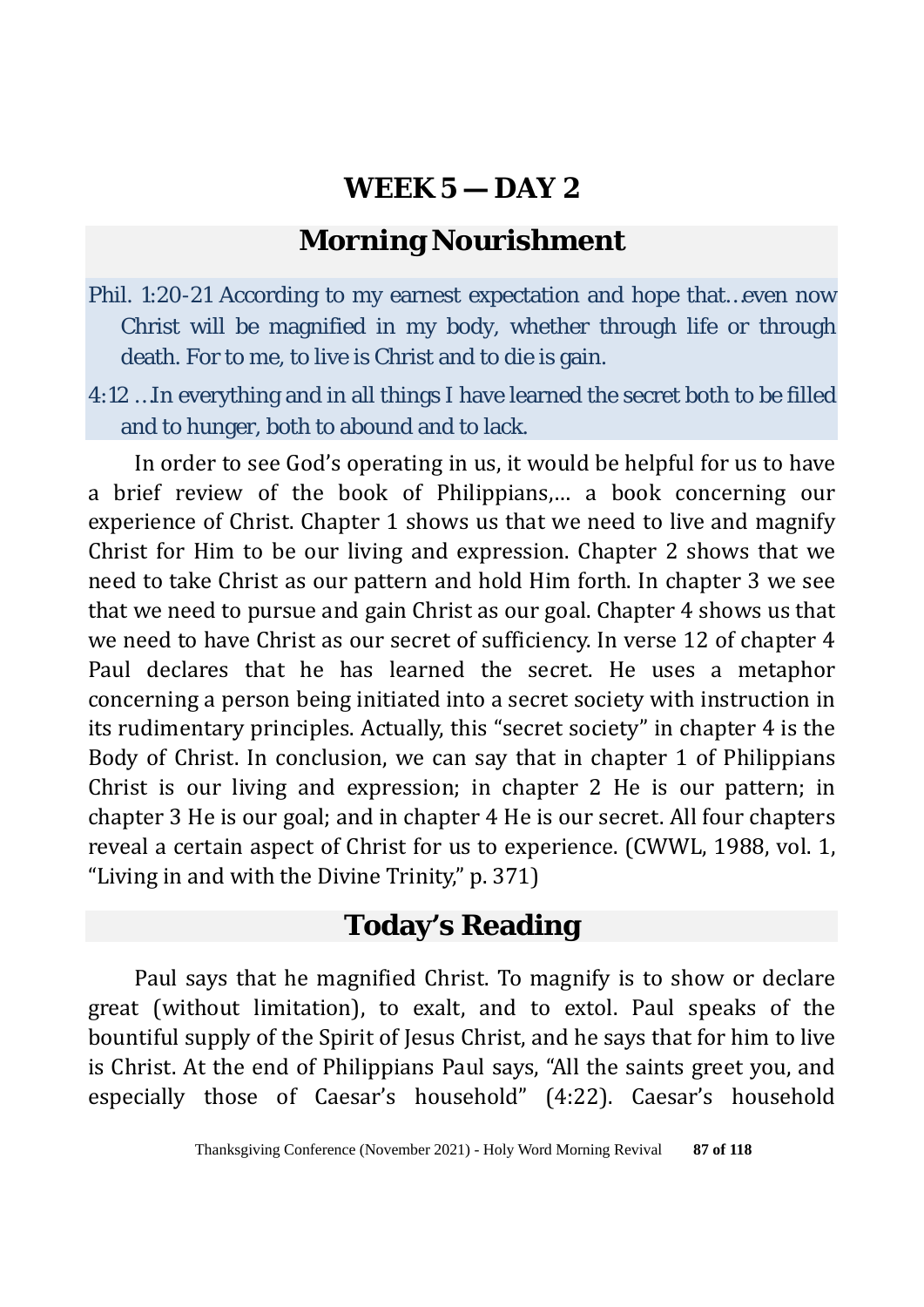comprised all who were attached to the palace of Nero. Some of these were converted through contact with Paul and became believers in Christ in Rome. No doubt, some in Caesar's household became Christians because they saw Christ in Paul…. God's operating in us is not outwardly spectacular, but in a spiritual sense it is a great matter. (CWWL, 1988, vol. 1, "Living in and with the Divine Trinity," p. 373)

According to Philippians 2:13, God is operating in us. Our salvation is not merely an action; it is a living Person, the Triune God Himself, operating in us. The God Paul speaks of in 2:13 is the Triune God, the Father, the Son, and the Spirit. According to chapter 14 of John, the Father is one with the Son, and the Son is one with the Spirit.

Philippians 1:19 speaks of the bountiful supply of the Spirit of Jesus Christ. There can be no doubt that the Spirit who supplies us is the Spirit who indwells us. But this Spirit cannot be separate from the God who operates in us. If we… consider the context of the book as a whole, we shall see that the God who operates in us is the Triune God. He is the Father, the Son, and the Spirit. He is the very God who is Christ in us (2 Cor. 13:3a, 5) and the Spirit dwelling in us (Rom. 8:11).

In Philippians 2:13 Paul says that God operates in us "both the willing and the working for His good pleasure." Where within us does this willing take place? It must be in our will. This indicates that God's operation begins from our spirit and spreads into our mind, emotion, and will….The grace of Christ is with our spirit [4:23]. However, God's operating to will in us involves not only our spirit but also our will. Therefore, God's operation must spread from our spirit into our will. As God operates the willing within us, He carries out His working. This corresponds to Romans 8, where we see that God works not only in our spirit, but also in our mind and eventually in our physical body (vv. 6,11). We will in our will, and we work in our body. The Triune God operates in us from our spirit, through our will, and then into our physical body. (Life-study of Philippians, pp. 103-104)

Further Reading: Life-study of Philippians, msg. 5-6.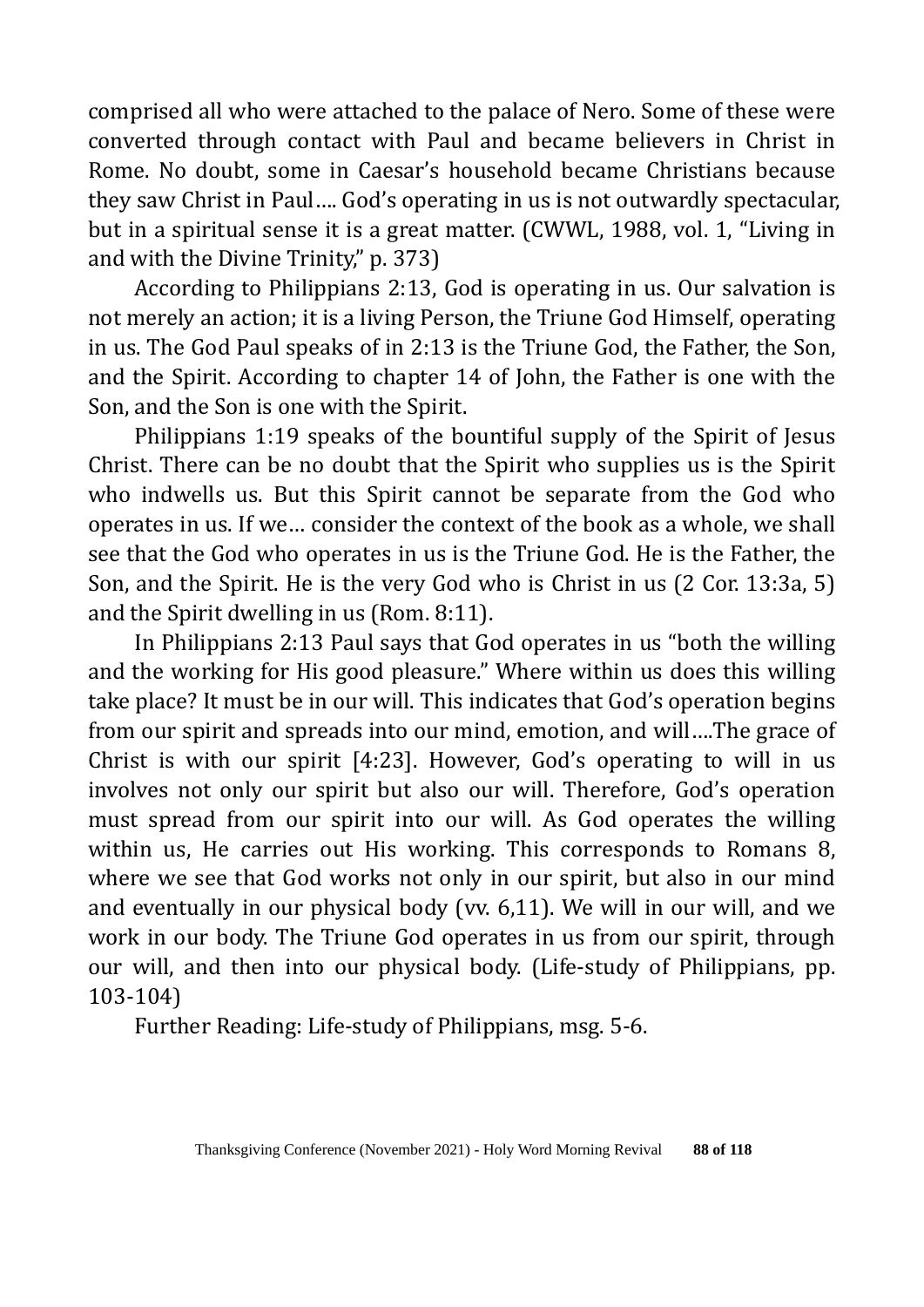#### **Morning Nourishment**

- Phil. 1:19 For I know that for me this will turn out to salvation through your petition and the bountiful supply of the Spirit of Jesus Christ.
- Acts 16:6-7 And they passed through the region of Phrygia and Galatia, having been forbidden by the Holy Spirit to speak the word in Asia. And when they had come to Mysia, they tried to go into Bithynia, yet the Spirit of Jesus did not allow them.

God's operating in us is with the bountiful supply of the Spirit of Jesus Christ (Phil. 1:19)…. In Philippians 2:12 Paul charges us to work out our own salvation. On the one hand, the bountiful supply of the Spirit of Jesus Christ will turn out to be our salvation, and on the other hand, we have to work out our salvation. Philippians 1 and 2 refer to the same salvation. This salvation is the working out, the issue, of the bountiful supply of the Spirit of Jesus Christ, and this salvation is something that we work out in our living. (CWWL, 1988, vol. 1, "Living in and with the Divine Trinity," p. 373)

### **Today's Reading**

The interchangeable use of the Spirit of Jesus [in Acts 16:7] with the Holy Spirit in verse 6 reveals that the Spirit of Jesus is the Holy Spirit. The Holy Spirit is a general title of the Spirit of God in the New Testament. The Spirit of Jesus is a particular expression concerning the Spirit of God and refers to the Spirit of the incarnated Savior who, as Jesus in His humanity, passed through human living and death on the cross. This indicates that in the Spirit of Jesus there is not only the divine element of God but also the human element and the elements of His human living and His suffering of death as well. Such an all-inclusive Spirit was needed by Paul in his preaching ministry, a ministry of suffering among human beings and for human beings in the human life.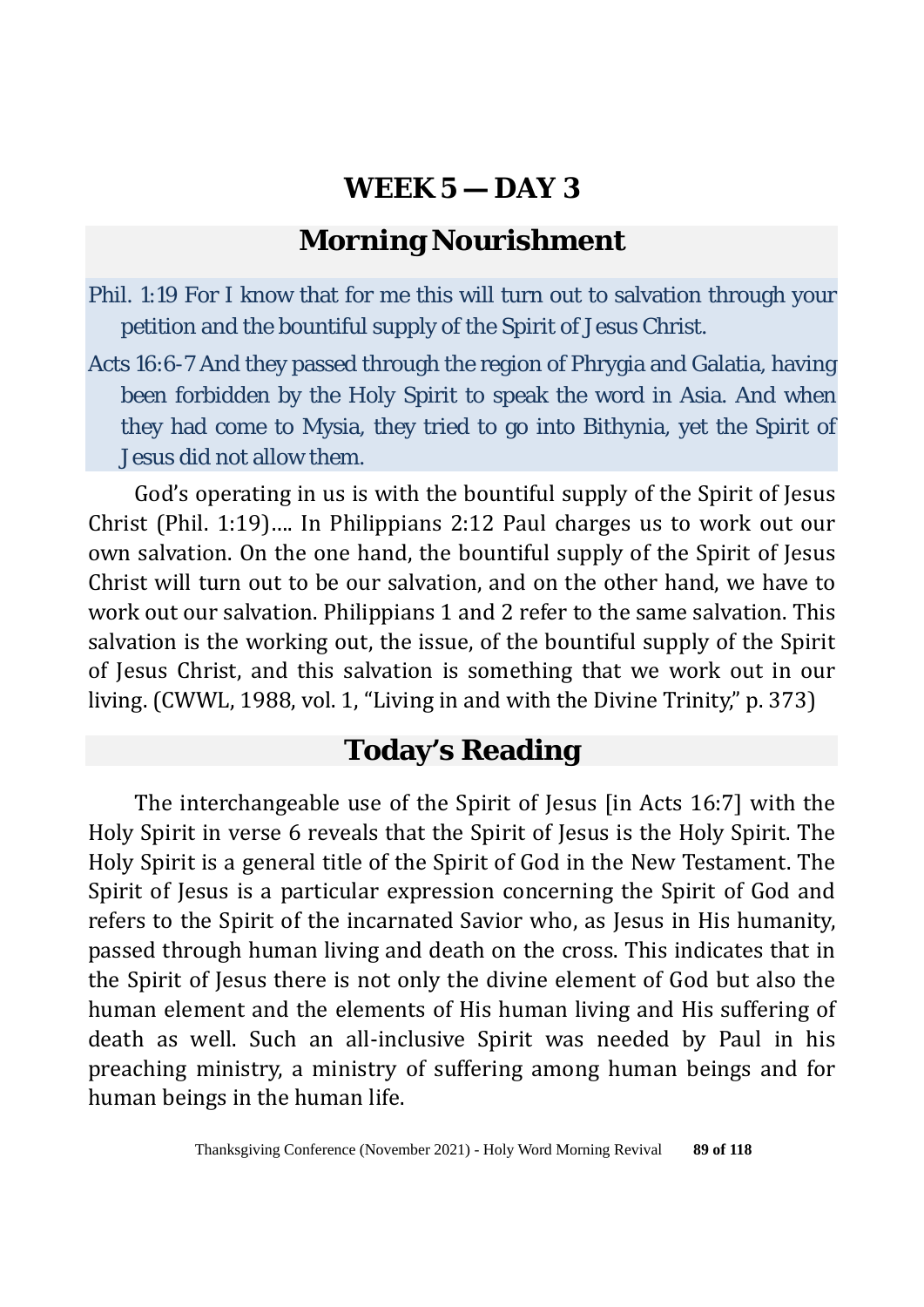Just as the Spirit of Christ is the reality of Christ, so the Spirit of Jesus is the reality of Jesus. If we do not have the Spirit of Jesus, Jesus will not be real to us. But today Jesus is real to us because we have the Spirit of Jesus as the reality, the realization, of Jesus. (The Conclusion of the New Testament, p. 857)

[In] Acts 16:7… the Spirit of Jesus is a special term. Its meaning differs from that of the Spirit of God. Since Jesus was a man and is still a man, "the Spirit of Jesus" is the Spirit of the man Jesus.

Why was it that when the apostle Paul would go to a certain place to preach the gospel, "the Spirit of Jesus" did not allow him? Why does the Scripture not say "the Spirit of God" instead of "the Spirit of Jesus"? There must be some reason. When we look into Acts 16 and see the environment of that chapter, we realize the need of the Spirit of Jesus. In this chapter there is much suffering and persecution. Paul was even put into prison! In such a situation "the Spirit of Jesus" was really required. Jesus was a man who continually suffered intense persecution while He was on earth. Therefore, "the Spirit of Jesus" is the Spirit of a man with abundant strength for suffering. He is the Spirit of a man as well as the Spirit of suffering strength. In persecution while preaching the gospel, we do need such a Spirit—"the Spirit of Jesus"!

If we read the context of verses 6 and 7, we see that "the Holy Spirit" who was leading the apostle Paul in his preaching of the gospel was "the Spirit of Jesus." It was "the Holy Spirit" who was leading the apostle; but "the Holy Spirit" at that time and in that incident was acting as "the Spirit of Jesus."

The Spirit of Jesus is not only the Spirit of God with divinity in Him that we may live the divine life but also the Spirit of the man Jesus with humanity in Him that we may live the proper human life and endure its sufferings. (CWWL, 1965, vol. 1, "The All-inclusive Spirit of Christ," p. 563)

Further Reading: The Conclusion of the New Testament, msg. 79; CWWL, 1965, vol. 1, "The All-inclusive Spirit of Christ," pp. 551-570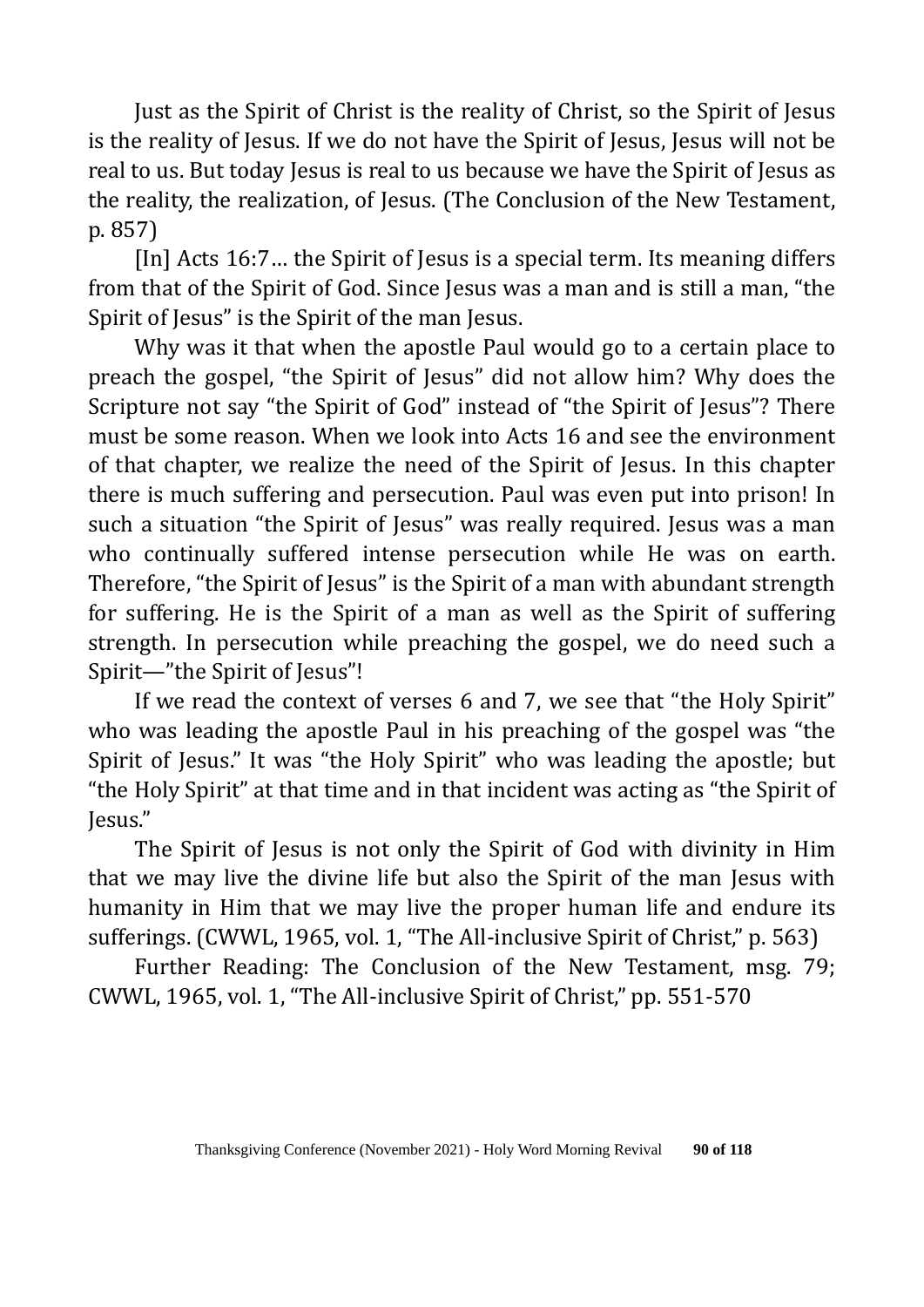#### **Morning Nourishment**

Rom. 8:9-10 But you are…in the spirit, if indeed the Spirit of God dwells in you. Yet if anyone does not have the Spirit of Christ, he is not of Him. But if Christ is in you, though the body is dead because of sin, the spirit is life because of righteousness.

The Spirit of God and the Spirit of Christ are not two Spirits but one. Paul used these titles interchangeably, indicating that the indwelling Spirit of life in Romans 8:2 is the all-inclusive, life-giving Spirit of the entire Triune God. God, the Spirit, and Christ—the three of the Godhead—are all mentioned in verse 9. However, there are not three in us; there is only one, the triune Spirit of the Triune God (John 4:24; 2 Cor. 3:17; Rom. 8:11)….The Spirit of Christ implies that this Spirit is the embodiment and reality of Christ, the incarnated One. This Christ accomplished everything necessary to fulfill God's plan. He includes not only divinity, which He possessed from eternity, but also humanity, which He obtained through incarnation. He also includes human living, crucifixion, resurrection, and ascension. This is the Spirit of Christ in resurrection, that is, Christ Himself dwelling in our spirit (v. 10) to impart Himself, the embodiment of the processed Triune God, into us as resurrection life and power to deal with the death that is in our nature (v. 2). Thus, we may live today in Christ's resurrection, in Christ Himself, by living in the mingled spirit. (Rom. 8:9, footnote 4)

#### **Today's Reading**

The Spirit of Christ is the Spirit of the One who passed through death and entered into resurrection. The Lord's death was an all-inclusive termination, and His resurrection was an all-inclusive germination. The Spirit of Christ, therefore, is the totality, the aggregate, of the all-inclusive Christ with His all-inclusive death and resurrection. Because we have this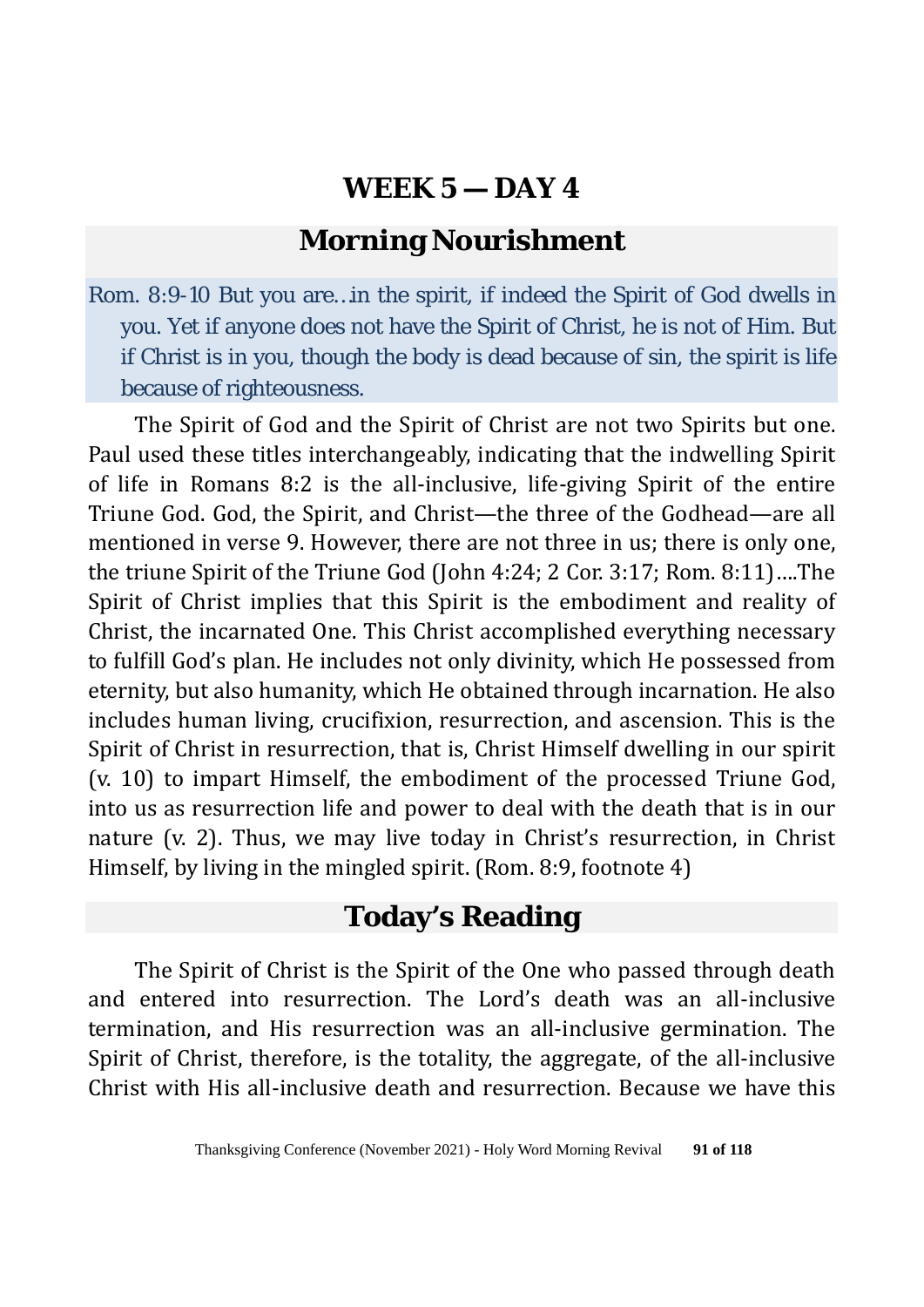Spirit in us, we have the all-inclusive Christ and His all-inclusive termination and germination. Because the Spirit is the reality of Christ, we may say that this Spirit is the pneumatic Christ. By the Spirit of Christ we partake of Christ in His resurrection life and power, His transcendency, and His reigning authority. (The Conclusion of the New Testament, p. 856)

In Acts 16:7 we have "the Spirit of Jesus," while in Romans 8:9 we have "the Spirit of Christ." In Romans 8:9 "the Spirit of Christ" is used interchangeably with "the Spirit of God." It tells us that the Spirit of God today is the Spirit of Christ. The emphasis of "the Spirit of Jesus" is upon humanity and the strength for suffering. But the emphasis of "the Spirit of Christ" is upon the resurrection and the imparting of life. Persecution in the environment faced in Acts 16 required suffering strength in humanity. But the death in our nature dealt with in Romans 8 requires resurrection power in the imparting of life. Thus, in Acts 16 it is "the Spirit of Jesus" who led in the preaching of the gospel under persecution. But in Romans 8 it is "the Spirit of Christ" who raises us up from any kind of death-element and animates us by imparting life into us. In the verses following Romans 8:9 we read, "If Christ [who is the Spirit of Christ] is in you, though the body is dead…the spirit is life…. And if the Spirit of the One who raised Jesus from the dead dwells in you, He who raised Christ from the dead will also give life to your mortal bodies through His Spirit who indwells you" (vv. 10-11). The Spirit of Jesus is the Spirit of the incarnate and suffering Jesus. But the Spirit of Christ is the Spirit of the resurrected and life-giving Christ. By the Spirit of Jesus we can share "the fellowship of His sufferings, being conformed to His death," but by the Spirit of Christ we can partake of "the power of His resurrection" (Phil. 3 :10), identified with Him in the transcendency of His ascension and in the authority of His enthronement. By the Spirit of Jesus we share the Lord's humanity and His suffering strength. By the Spirit of Christ we partake of His resurrection life, His resurrection power, His transcendency, and His reigning authority. (CWWL, 1965, vol. 1, "The All-inclusive Spirit of Christ," p. 564)

Further Reading: CWWL, 1990, vol. 1, "The Spirit," chs. 2, 12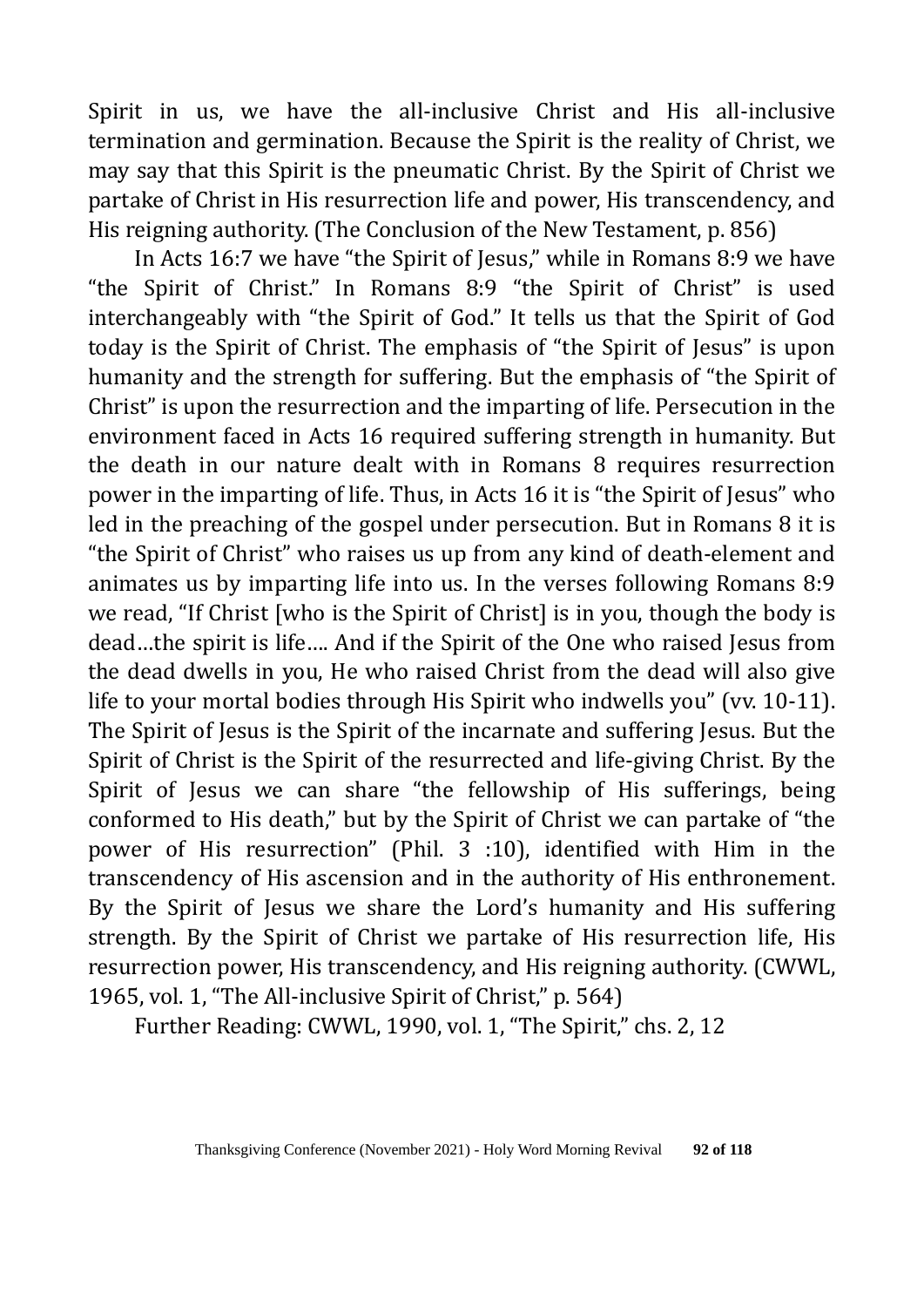#### **Morning Nourishment**

- Phil. 1:19 For I know that for me this will turn out to salvation through your petition and the bountiful supply of the Spirit of Jesus Christ.
- John 7:39 But this He said concerning the Spirit, whom those who believed into Him were about to receive; for the Spirit was not yet, because Jesus had not yet been glorified.

The Spirit of God was there from the beginning (Gen. 1:1-2), but at the time the Lord spoke this word, the Spirit as the Spirit of Christ (Rom. 8:9), the Spirit of Jesus Christ (Phil. 1:19), was not yet, because the Lord had not yet been glorified. Jesus was glorified when He was resurrected (Luke 24:26). After Jesus' resurrection, the Spirit of God became the Spirit of the incarnated, crucified, and resurrected Jesus Christ, who was breathed into the disciples by Christ in the evening of the day on which He was resurrected (John 20:22). The Spirit is now the "another Comforter," the Spirit of reality promised by Christ before His death (14:16-17). When the Spirit was the Spirit of God, He had only the divine element. After He became the Spirit of Jesus Christ through Christ's incarnation, crucifixion, and resurrection, the Spirit had both the divine element and the human element, with all the essence and reality of the incarnation, crucifixion, and resurrection of Christ. Hence, the Spirit is now the all-inclusive Spirit of Jesus Christ as the living water for us to receive (7:38-39). (John 7:39, footnote 1)

#### **Today's Reading**

The Spirit of Jesus Christ [in Philippians 1:19] is the Spirit mentioned in John 7:39. This is not merely the Spirit of God before the Lord's incarnation but the Spirit of God, the Holy Spirit with divinity, after the Lord's resurrection, compounded with the Lord's incarnation (humanity),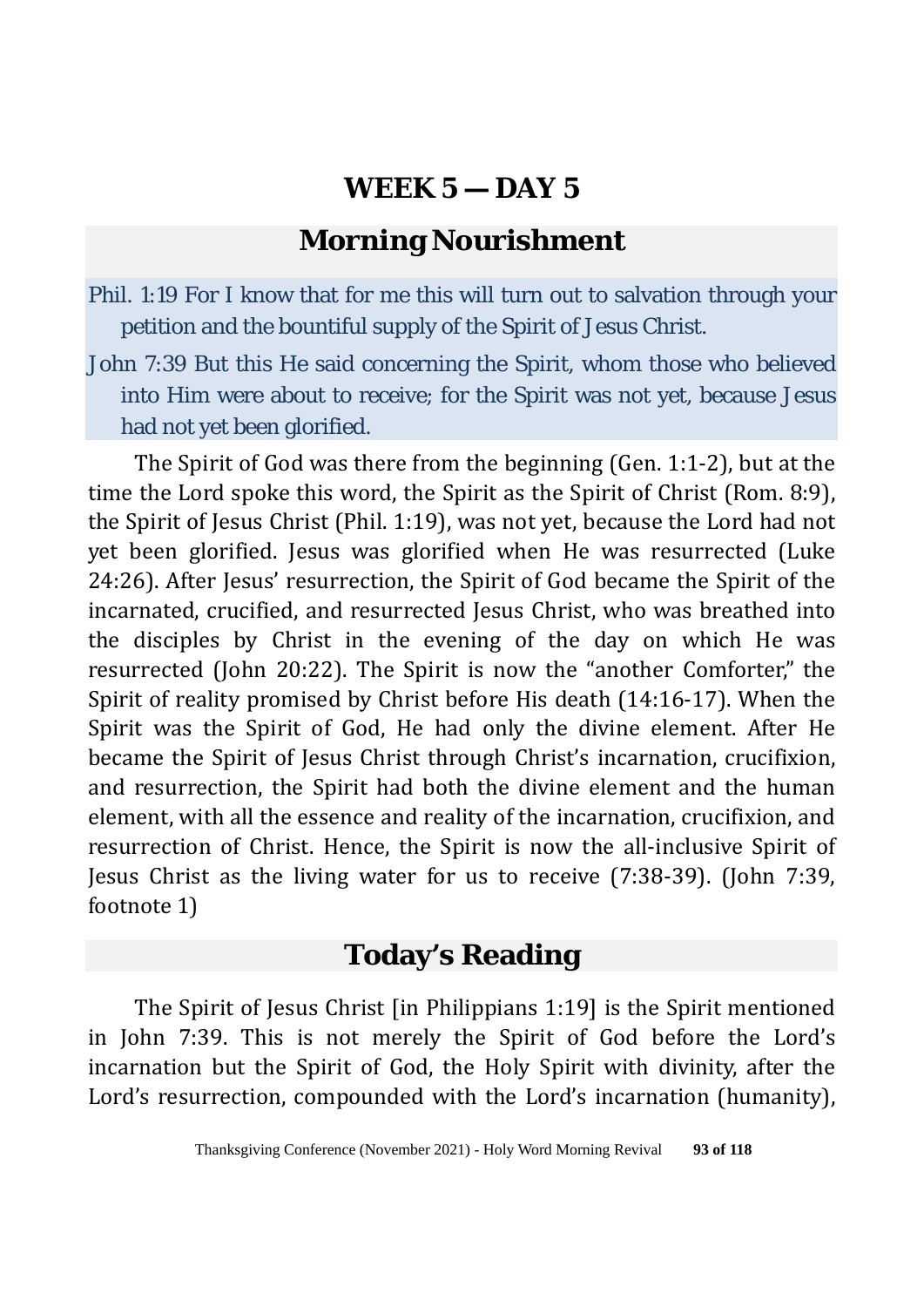human living under the cross, crucifixion, and resurrection. The holy anointing ointment in Exodus 30:23-25, a compound of olive oil with four kinds of spices, was a full type of this compound Spirit of God, who is now the Spirit of Jesus Christ. Here the Spirit is not the Spirit of Jesus as in Acts 16:7, nor the Spirit of Christ as in Romans 8:9, but the Spirit of Jesus Christ. The Spirit of Jesus is mainly for the Lord's humanity and human living; the Spirit of Christ is mainly for the Lord's resurrection. To experience the Lord's humanity we need the Spirit of Jesus. To experience the power of the Lord's resurrection we need the Spirit of Christ. In his suffering Paul experienced both the Lord's suffering in His humanity and the Lord's resurrection. Hence, to Paul the Spirit was the Spirit of Jesus Christ, the compound, all-inclusive, life-giving Spirit of the Triune God. Such a Spirit has and even is the bountiful supply for a person like Paul who was experiencing and enjoying Christ in His human living and resurrection. Eventually, this compound Spirit of Jesus Christ becomes the seven Spirits of God, who are the seven lamps of fire before His throne to carry out His administration on earth for the accomplishment of His economy with the church, and who are the seven eyes of the Lamb for the transfusing of all that He is into the church (Rev. 1:4; 4:5; 5:6).

Because the Spirit of Jesus has particular reference to the Lord's suffering, and the Spirit of Christ, to His resurrection, the Spirit of Jesus Christ is related to both suffering and resurrection. The Spirit of Jesus Christ is the Spirit of the Jesus who lived a life of suffering on earth and of the Christ who is now in resurrection. The Spirit of Jesus Christ is the reality of the One who lived on earth in humanity and of the One who resurrected from among the dead and who is now both in the heavens and dwelling in the believers and who will be the center of God's economy for eternity. The reality of such a Jesus and such a Christ is the Spirit of Jesus Christ. (The Conclusion of the New Testament, pp. 857-858)

Further Reading: CWWL, 1993, vol. 2, "The Spirit with Our Spirit," ch. 2; The Conclusion of the New Testament, msgs. 80, 88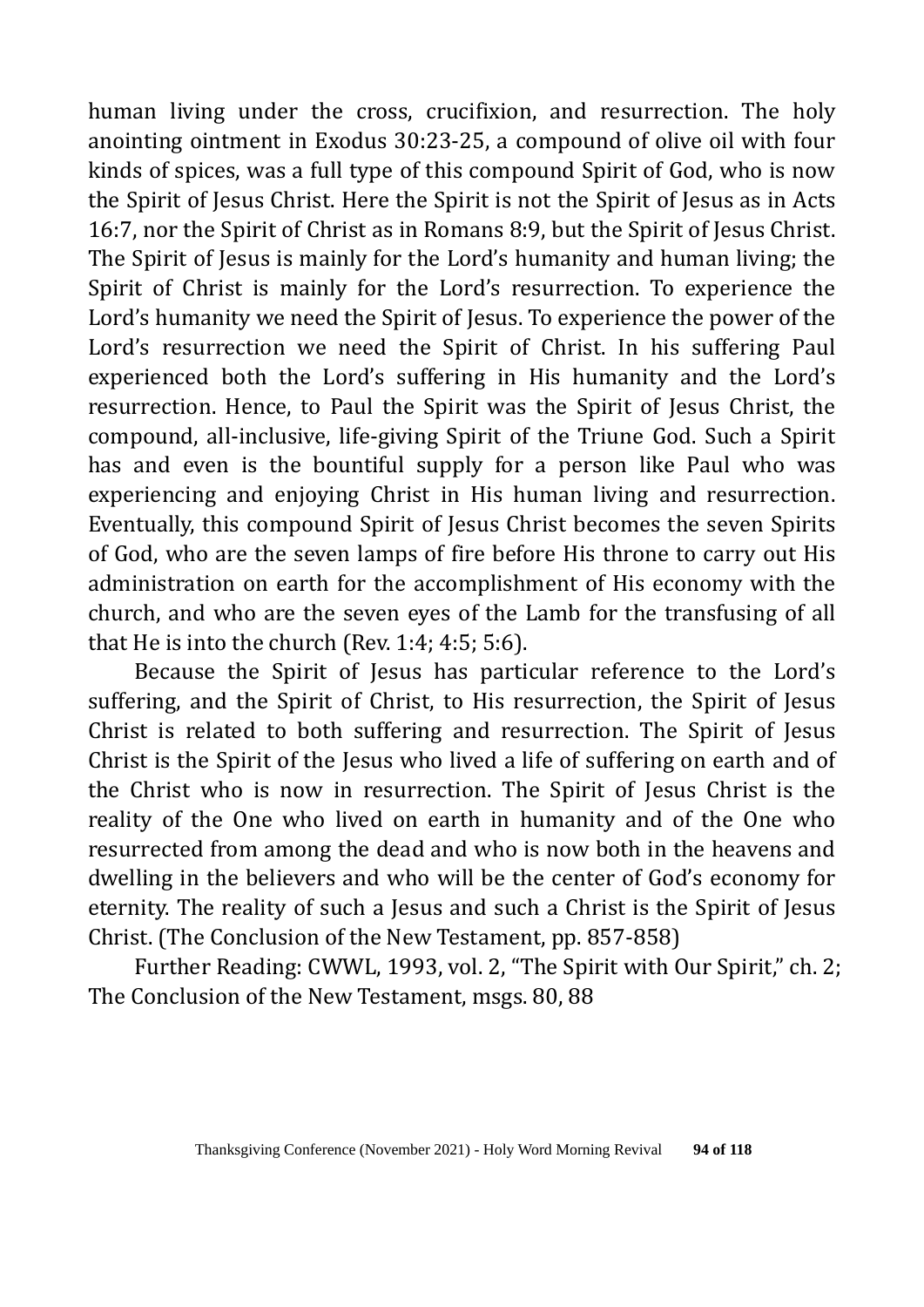### **Morning Nourishment**

- Phil. 1:19 …This will turn out to salvation through…the bountiful supply of the Spirit of Jesus Christ.
- 4:11-13 …I have learned, in whatever circumstances I am, to be content. I know also how to be abased, and…how to abound; in everything and in all things I have learned the secret both to be filled and to hunger, both to abound and to lack. I am able to do all things in Him who empowers me.

In Philippians 1 the apostle was suffering imprisonment and expecting deliverance. For the suffering he needed the Spirit of the suffering Jesus. For the deliverance he needed the Spirit of the rising Christ. The bountiful supply of the Spirit of Jesus Christ was all he needed to face his situation at that time. (CWWL, 1965, vol. 1, "The All-inclusive Spirit of Christ," p. 565)

The Spirit of Jesus Christ is the bountiful supply. The Greek word for bountiful supply refers to the supplying of all the needs of the chorus by the choragus, the leader of the chorus. This bountiful supply of the all-inclusive Spirit of Jesus Christ is for us to magnify Jesus Christ by living Him…. First, we live Christ; then we magnify Him….While Paul was in the Roman prison, he did not shame Christ but magnified Christ by his living of Him every day. (CWWL, 1991-1992, vol. 1, "The Central Line of the Divine Revelation," p. 511)

# **Today's Reading**

We need to see what the bountiful supply of the Spirit includes. First, the bountiful supply includes the divine person with the divine life and nature. Thus, the bountiful supply includes divinity. Divinity includes the divine life, nature, being, and person; in other words, it is God Himself.

The bountiful supply also includes an uplifted humanity, a humanity with a proper life, living, nature, and person. The Lord Jesus is both God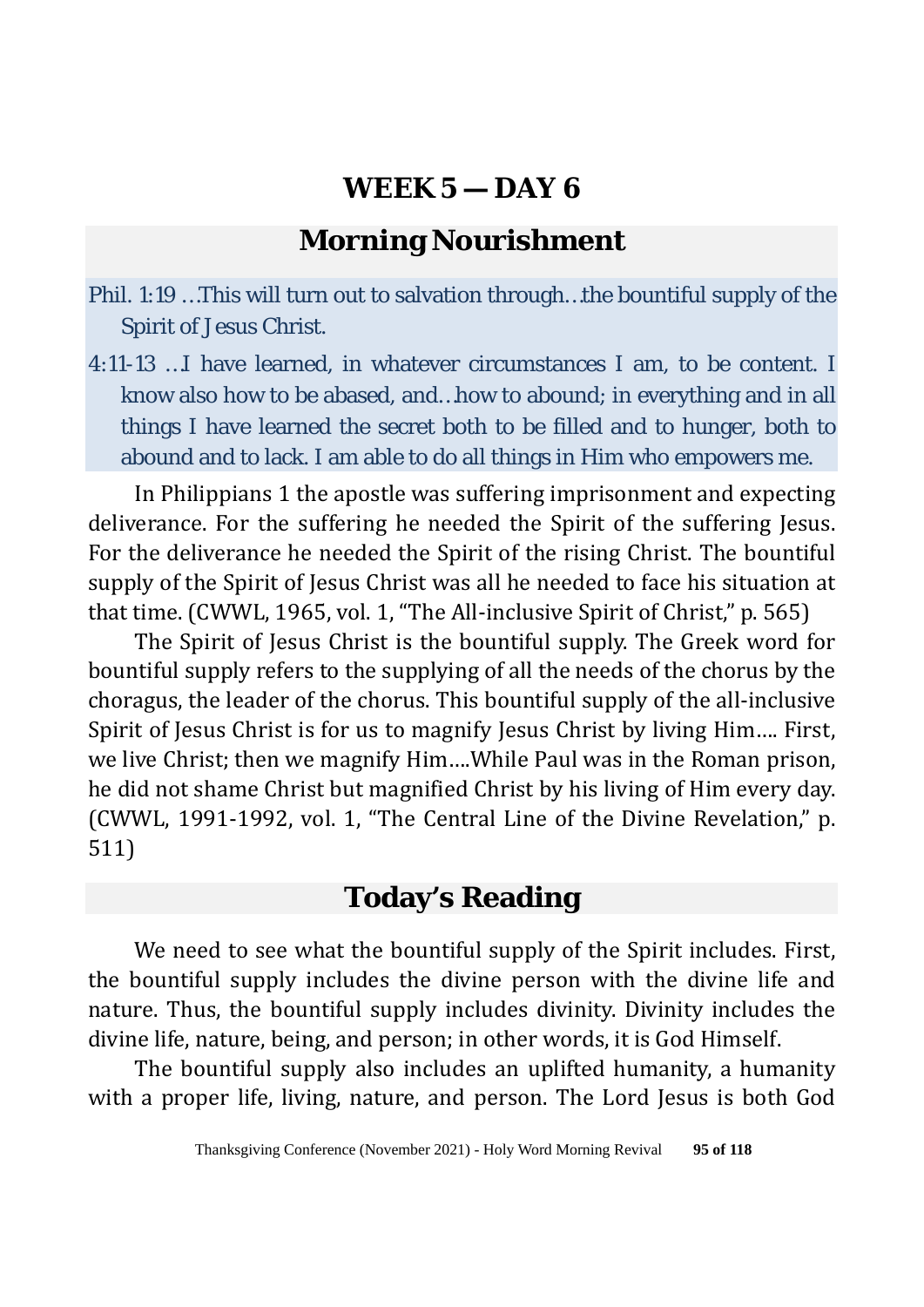and man. Within Him there are both divinity and humanity. Thus, when He was on earth, He lived as God and also as man. All that the Lord passed through in thirty-three and a half years of life on earth is now in the all-inclusive Spirit. Therefore, divinity and humanity, including the human living of the Lord Jesus, are in the bountiful supply of the all-inclusive Spirit.

On the cross the Lord Jesus died a wonderful death. The all-inclusive death of Christ dealt with every negative thing in the universe. By His death all sinful things were terminated. This wonderful death is also included in the bountiful supply of the Spirit. Christ's resurrection and ascension are included as well.

The bountiful supply of the Spirit also includes the divine attributes and the human virtues. God is love and light, and He is holy and righteous. These are some of His attributes. Furthermore, as a man Christ has all the human virtues. Both the divine attributes and the human virtues are in the all-inclusive Spirit of Jesus Christ.

The submission and love that we need day by day are also found in the bountiful supply of the Spirit. Although the Bible commands a wife to submit to her husband and a husband to love his wife (Eph. 5:24-25), in ourselves we actually do not have either genuine submission or love. Instead of submission, we have rebellion. Instead of a proper love, we have an unbalanced, twisted love. As we enjoy the bountiful supply of the Spirit, we partake of the ingredients of this supply without being aware of it. For example, we may love others without being conscious of the fact that we are loving. In like manner, we may be submissive without realizing that we are submissive….True love and true submission are always spontaneous and not something of which we are conscious. (The Conclusion of the New Testament, pp. 4106-4107)

Further Reading: The Conclusion of the New Testament, msgs. 346, 351, 403; CWWL, 1991-1992, vol. 1, "The Central Line of the Divine Revelation," ch. 18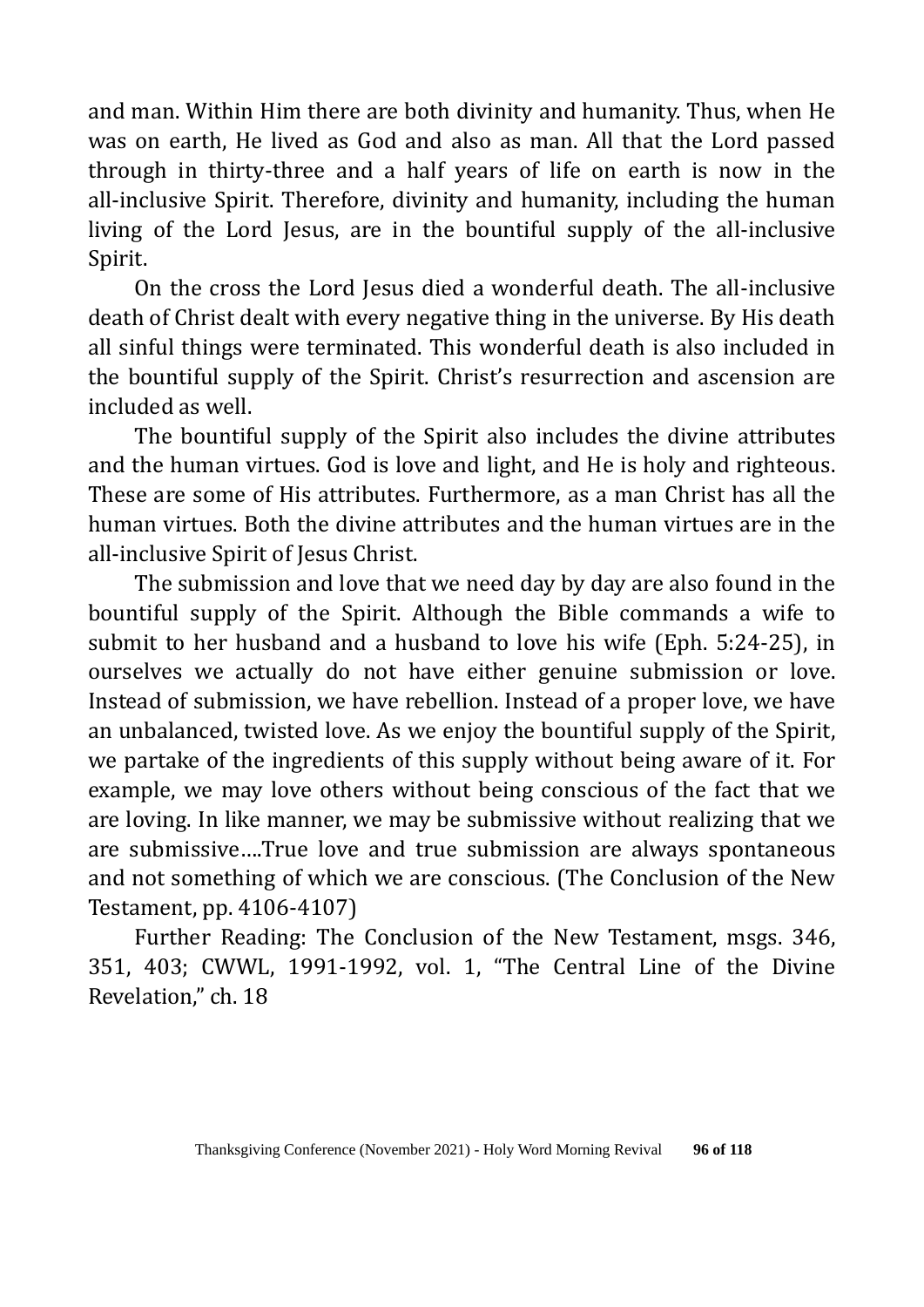# **‹‹ WEEK 5 — HYMN ››**

### **Hymns, #242 The Spirit of God today**

Fullness of the Spirit — As the Spirit of Jesus

- 1 The Spirit of God today The Spirit of Jesus is, The God-man who died and rose, Ascending to glory His.<br>2 Tis from such a lesus ca
- 2 'Tis from such a Jesus came The Spirit of Jesus to us, To make His reality Experience unto us.<br>3 The Spirit of Iesus h
- The Spirit of Jesus has All elements human, divine, The living of man in Him And glory of God combine.<br>4 The suff'ring of human life.
- The suff'ring of human life, Effectiveness of His death, His rising and reigning too Are all in the Spirit's breath.
- 5 With all these components true His Spirit in us doth move, And by His anointing full The riches of Christ we prove.
- 6 This Spirit of Jesus doth Encompass both great and small; Inclusively He doth work In us, making God our all.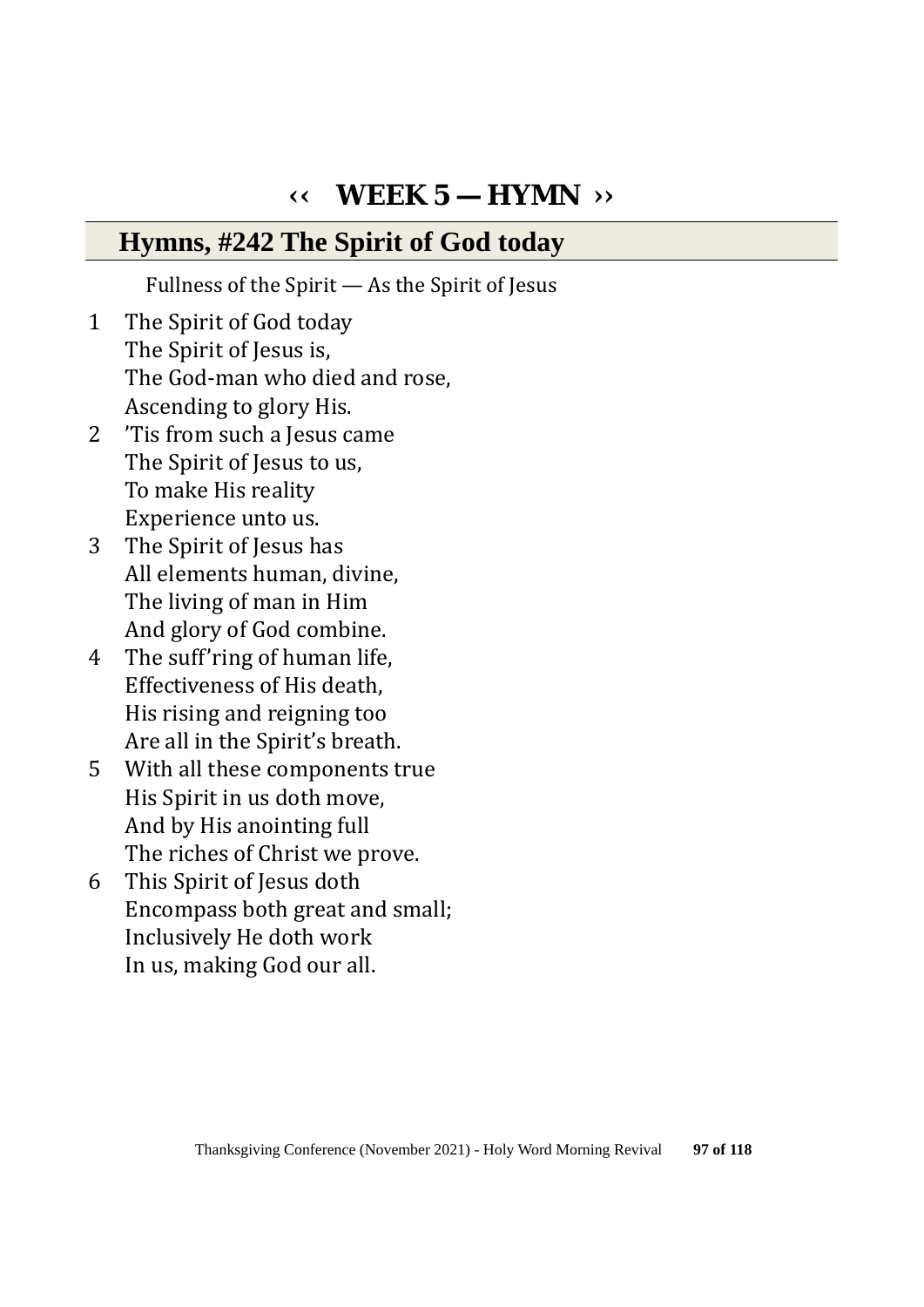Thanksgiving Conference (November 2021) - Holy Word Morning Revival **98 of 118**